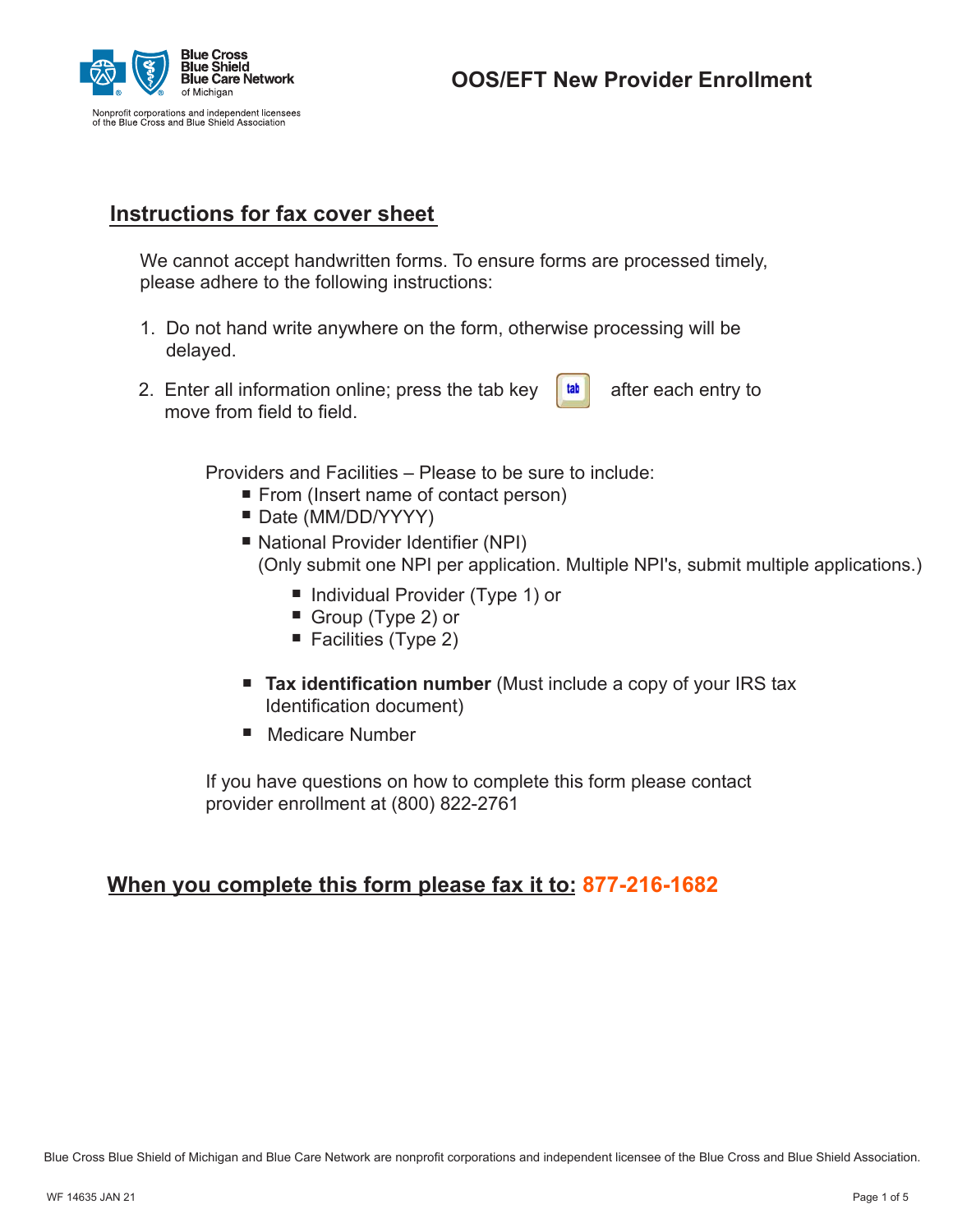

# **FAX COVER SHEET FOR DOCUMENTS**

**Fax To: 877-216-1682**

**From:**

**Date:**

(Only submit one NPI per application. Multiple NPI's, submit multiple applications.)

**Form Number:**

14635

**Type 1 NPI:**

**Type 2 NPI:**

**Tax Identification Number:**

Blue Cross Blue Shield of Michigan and Blue Care Network are nonprofit corporations and independent licensee of the Blue Cross and Blue Shield Association.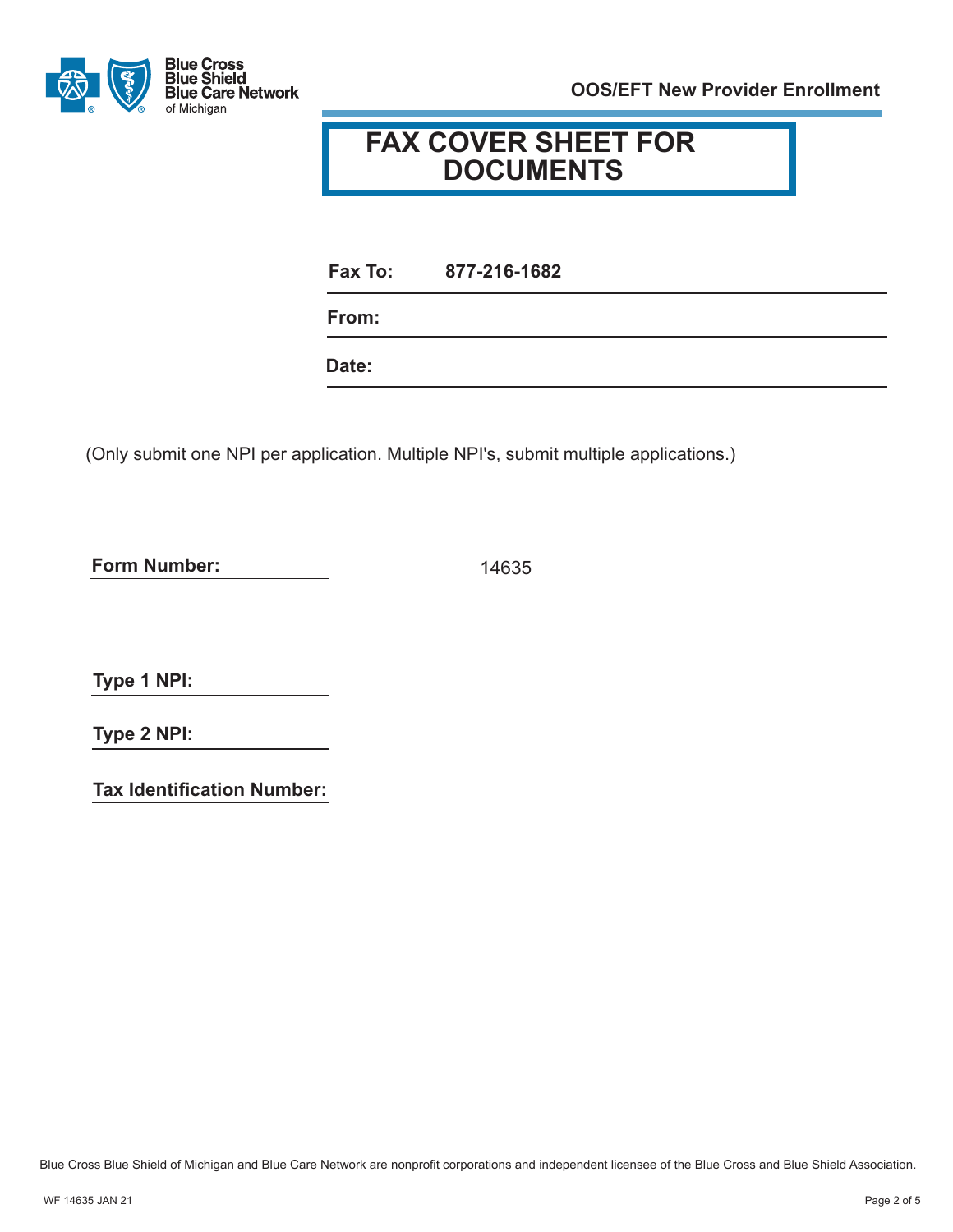

Nonprofit corporations and independent licensees<br>of the Blue Cross and Blue Shield Association

### **OOS/EFT New Provider Enrollment**

| Type 1 National provider identifier | Type 2 National provider identifier   Tax Identification number |  |
|-------------------------------------|-----------------------------------------------------------------|--|
|                                     |                                                                 |  |

This enrollment form is only to be used for enrollment into the Electronic Funds Transfer (EFT) of Medicare cross over claim payments. Please indicate your provider type. If your provider type is not a selection, enter your information in the area identified as "Other". If you have questions regarding the completion and submission of this form please contact Provider Enrollment at 800-822-2761.

### Section 1: Demographic Data  $\bullet$  \*denotes a required field

| *Provider (d.b.a. name) / Practitioner name |                                                 |
|---------------------------------------------|-------------------------------------------------|
| *Medicare number                            |                                                 |
| *What type of provider are you?             |                                                 |
| <b>Facilities:</b>                          |                                                 |
| Ambulatory Infusion Center                  | $\Box$ Hospice                                  |
| <b>Ambulatory Surgery Facility</b>          | Long-Term Acute Care Hospital                   |
| <b>End-Stage Renal Disease</b>              | Outpatient Physical Therapy Facility            |
| Federally Qualified Health Center           | Outpatient Psychiatric Care Facility            |
| $\Box$ Hospital                             | $\Box$ Rural Health Clinic                      |
|                                             | □ Psychiatric Residential Treatment Facility    |
| Home Health Care                            | <b>Skilled Nursing Facility</b><br>$\mathsf{L}$ |
| $\Box$ Home Infusion Therapy                | □ Swing Beds □ Yes<br>$\Box$ No                 |
|                                             | Substance Abuse Facility<br>$\Box$ Outpatient   |
|                                             | Check all that apply<br>$\Box$ Residential      |
| <b>Ancillary Providers:</b>                 |                                                 |
| $\Box$ Ambulance                            | Optician/Optometric Supplier<br>ΓI              |
| $\Box$ Orthotic Supplier                    | Prosthetic Supplier                             |
| $\Box$ Prosthetic and Orthotic Supplier     | $\Box$ Vision/Hearing                           |
| $\Box$ Freestanding Radiology Center        | □ Urgent Care                                   |
| Professional Group (Practitioners)          | □ Independent Diagnostic Testing Facility       |
|                                             |                                                 |
| <b>Professional Practitioners:</b>          |                                                 |
| $\Box$ MD                                   | $\Box$ DO                                       |
| $\Box$ PT                                   | П от                                            |
| $\Box$ DC                                   | $\Box$ DPM                                      |
| $\square$ DMD                               | $\Box$ NP                                       |
| $\Box$ Other:                               | $\Box$ Specialty:                               |
| *Date of birth:                             |                                                 |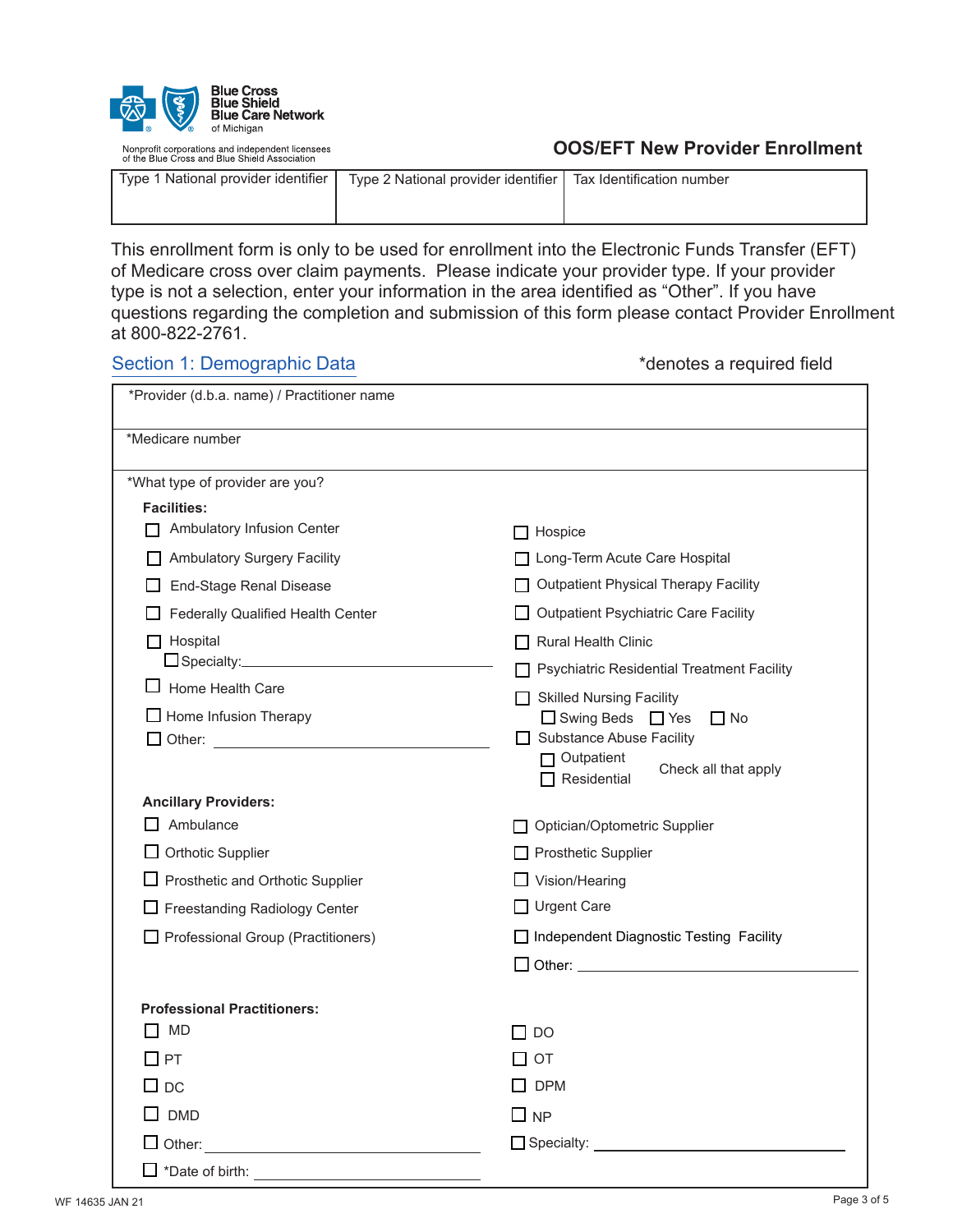| ര<br>R | <b>Blue Cross</b><br><b>Blue Shield</b><br><b>Blue Care Network</b><br>of Michigan |
|--------|------------------------------------------------------------------------------------|
|--------|------------------------------------------------------------------------------------|

Nonprofit corporations and independent licensees<br>of the Blue Cross and Blue Shield Association

| Type 1 National provider identifier | Type 2 National provider identifier   Tax Identification number |  |
|-------------------------------------|-----------------------------------------------------------------|--|
|                                     |                                                                 |  |

# Section 2: EIN/SSN Tax information **\*denotes** a required field

| * EIN Tax ID number:                                                 | *SSN (Practitioner only):               |
|----------------------------------------------------------------------|-----------------------------------------|
| * EIN/Tax name as indicated on Internal<br>Revenue Services document |                                         |
| * Tax exempt/Fiscal year end                                         | $\Box$ No<br>F.Y.E. Date:<br>$\Box$ Yes |

# Section 3: Address Information **Exercise 2: Address Information** \*denotes a required field

| <b>Primary office address</b>                                                             |            |           |  |
|-------------------------------------------------------------------------------------------|------------|-----------|--|
| *Street Address                                                                           |            |           |  |
| *City                                                                                     | *State     | *ZIP code |  |
| Primary Telephone Number must be a phone number patients can call to make an appointment. |            |           |  |
| *Primary Telephone Number                                                                 | Fax Number |           |  |

| <b>Payment/Remit address</b> |              |          |
|------------------------------|--------------|----------|
| <b>Street Address</b>        |              |          |
|                              |              |          |
| City                         | <b>State</b> | ZIP code |
|                              |              |          |

| <b>Mailing address</b> |       |          |
|------------------------|-------|----------|
| <b>Street Address</b>  |       |          |
|                        |       |          |
| City                   | State | ZIP code |
|                        |       |          |

| <b>Contact information</b>                                                                                                    |            |  |
|-------------------------------------------------------------------------------------------------------------------------------|------------|--|
| Please provide the name and contact information of a person who can answer questions about information<br>in this application |            |  |
| * First name                                                                                                                  | *Last name |  |
| * Telephone number                                                                                                            | Fax number |  |
| Email                                                                                                                         |            |  |

I